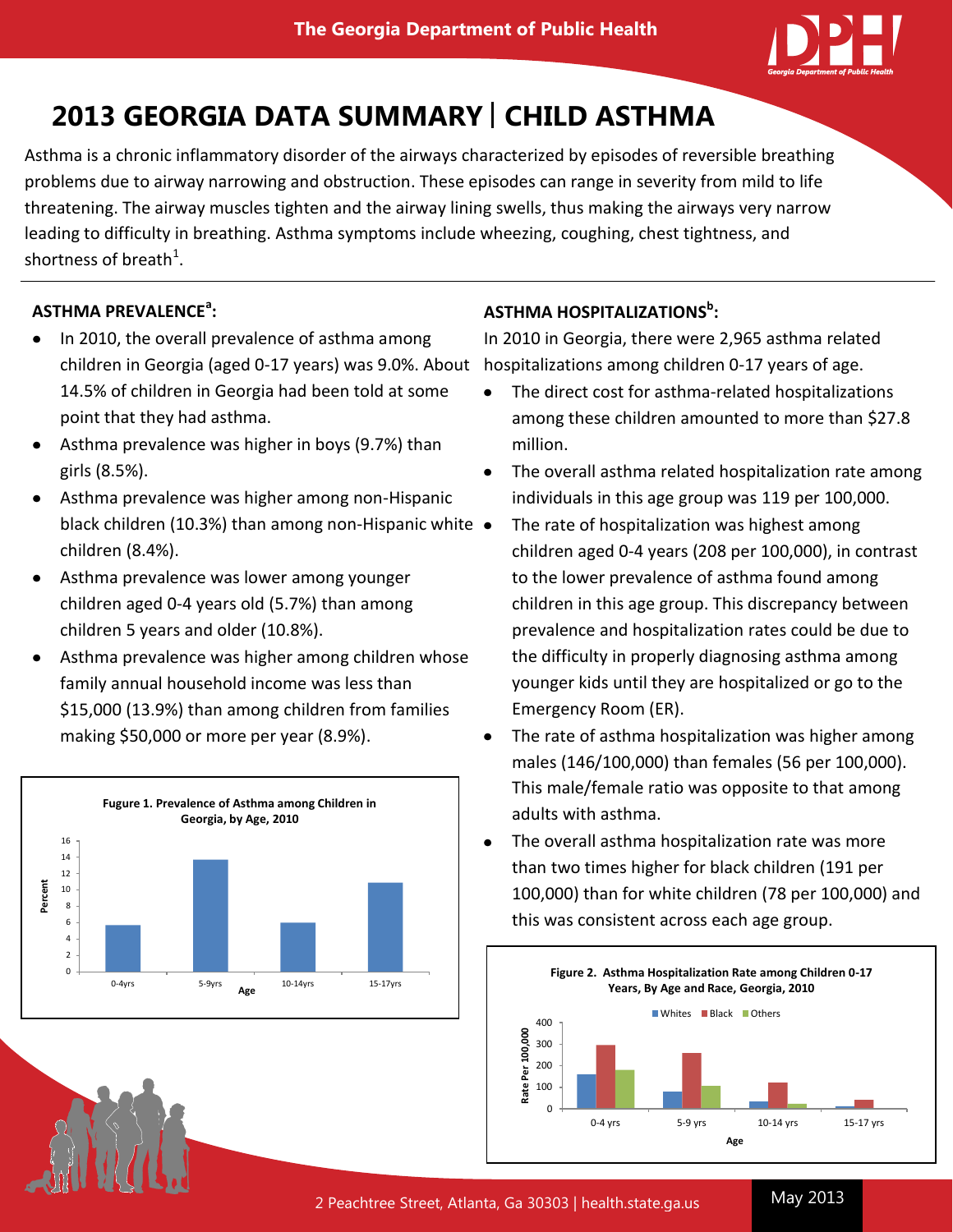# 2013 GEORGIA DATA SUMMARY | CHILD ASTHMA

## **ASTHMA ER VISITS<sup>c</sup> :**

In Georgia, among children 0-17 years, there were 25,930 asthma-related ER visits in 2010. This represented a rate of 1039 per 100,000.

- In 2010, the direct cost of ER visits due to asthma among children was \$32.8 million.
- The ER visit rate was higher among boys (1260 per 100,000) than among girls (809 per 100,000).
- The rate of asthma related ER visits among children decreased as age increased. Children 0-4 years had the highest ER visit rate (1426 per 100,000).
- The ER visit rate was higher among black children. Overall rate among black children was about four times higher (1985 per 100,000) than among white children (483 per 100,000) (Figure 3).



**NOTE:** Others category include Asian, American Indians/Alaska Natives, Native Hawaiian/Pacific Islander

# **ASTHMA CONTROL (2006-2010)<sup>d</sup> :**

- The Expert Panel Report 3 (EPR-3) guidelines for the diagnosis and management of asthma recommends assessing asthma control using 3 measures - the number of days in a month that asthma symptoms occurred, number of nighttime awakenings in a month, and the use of short acting beta agonists (SABA).
- In Georgia during 2006-2010, approximately 39% of  $\bullet$ children had their asthma well controlled. Thirty percent and 31% of children with asthma had their asthma not well controlled and very poorly controlled respectively.
- About 78% of children with asthma had been taught how to recognize the early symptoms of asthma.

## **OTHER ASTHMA ISSUES IN GEORGIA, 2006-2010<sup>d</sup> :**

- The majority of the children with asthma (56%) had no asthma action plan.
- About 55% of children with asthma missed at least one school day in the past 12 months due to asthma.
- About 58% of children with asthma had no flu  $\bullet$ vaccination in the previous 12 months.
- About 63% of school aged children with asthma were  $\bullet$ allowed to bring medication to school.
- About 9% of children with asthma resided in a home where someone smoked inside.

### **ASTHMA PREVENTION AND MANAGEMENT**

### **Know the common triggers**

- Tobacco smoke
- Dust mites
- Pets (animal dander)
- Cockroaches
- Fungi and molds (indoor and outdoor)

### **Take control of asthma**

- Reduce exposure to your triggers
- Work with your doctors to create an asthma  $\bullet$ management plan
- Monitor your breathing and airways with a peak flow meter, as recommended by your doctor
- Treat symptoms early
- Learn when to seek medical help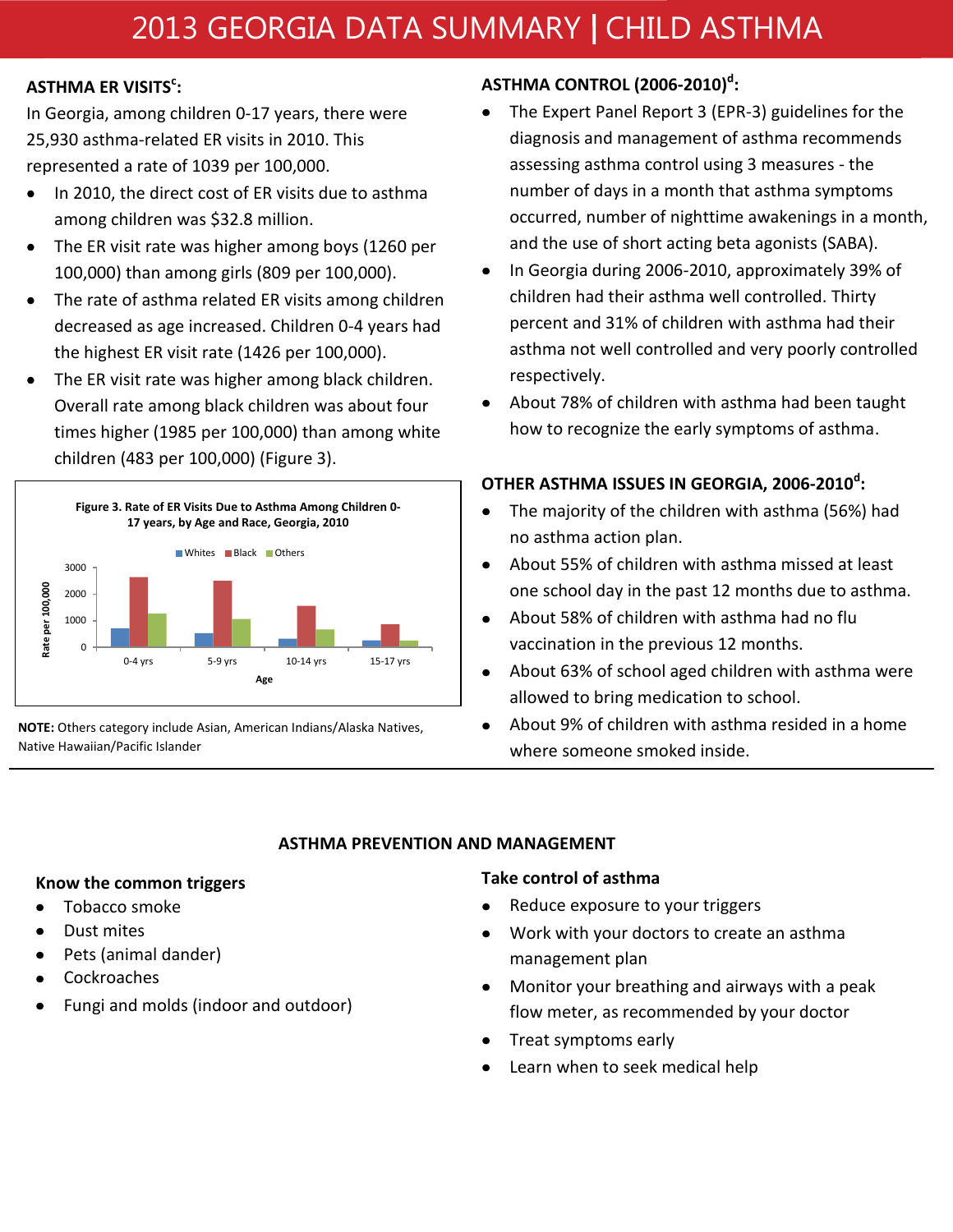# **REGIONAL DIFFERENCES IN ASTHMA PREVALENCE, HOSPITALIZATION AND ER VISITS a-d :**

The rates of child asthma prevalence, hospitalizations and ER visit had regional differences (by Health District).

- Four Health Districts with the highest child asthma prevalence were Clayton, Valdosta, Dublin and Waycross  $\bullet$ with prevalence of 14.2%, 14.1%, 13% and 12.2% respectively (Map 1).
- Five Health Districts with the highest asthma hospitalization rate in 2010 were Dublin, Valdosta, DeKalb, Albany  $\bullet$ and Waycross with rates of 520, 220, 190, 178, and 176 per 100,000 respectively (Map 2).
- Five Health Districts with highest ER visit rate were DeKalb, Augusta, Fulton, Jonesboro and Albany with rates  $\bullet$ ranging from 1200 per 100,000 in Albany to 1816 per 100,000 in DeKalb (Map 3).

**Map 1. Asthma Prevalence among Children 0-17 years, by Health District, Georgia, 2010**

**Map 2. Rate of Asthma Hospitalization among Children 0-17 years, by Health District, Georgia, 2010**

**Map 3. Rate of Asthma ER visit among children 0-17 years, by Health District, Georgia, 2010**



- **1-1** Northwest (Rome)
- **1-2** North Georgia (Dalton)
- **2** North (Gainesville)
- **3-1** Cobb/Douglas
- **3-2** Fulton
- **3-3** Clayton County (Jonesboro)
- **3-4** East Metro (Lawrenceville)
- **3-5** DeKalb
- **4** LaGrange
- **5-1** South Central (Dublin)
- **5-2** North Central (Macon)
- **6** East Central (Augusta)
- West Central (Columbus)
- **8-1** South (Valdosta)

**7**

- **8-2** Southwest (Albany)
- **9-1** Coastal (Savannah)
- **9-2** Southeast (Waycross)
- **10** Northeast (Athens)